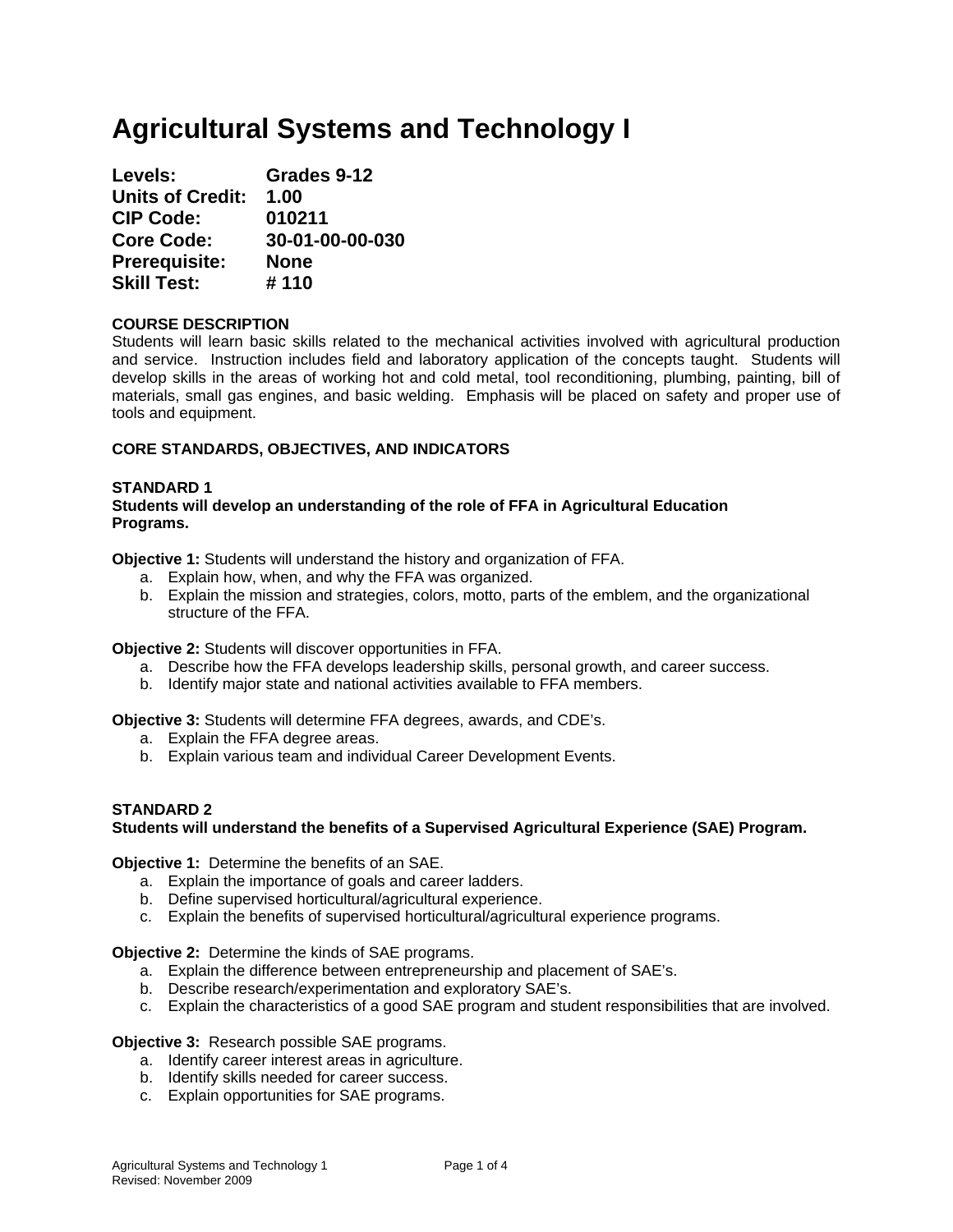**Objective 4:** Plan an SAE program.

- a. Identify the steps in planning an SAE program.
- b. Identify the parts of an annual SAE program plan.
- c. Discuss the function of a training plan and/or agreement in an SAE program.

**Objective 5:** Implement SAE programs.

- a. Discuss the importance of keeping records on an SAE program.
- b. Explain the types of financial records needed to support a chosen SAE program.
- c. Identify standards to follow in keeping records on an SAE program.

#### **STANDARD 3**

# **Students will identify hazards in Agricultural Mechanics.**

**Objective 1:** Identify the three conditions necessary for combustion.

**Objective 2:** Explain how to prevent fires in agricultural mechanics.

**Objective 3**: Identify the different classes of fires and the different types of fire extinguishers.

**Objective 4:** Describe the proper use of fire extinguishers.

**Objective 5:** Describe the different types of burns that can occur in agricultural mechanics.

#### **STANDARD 4**

```
Students will demonstrate safe practices when working in laboratories and other enclosed 
  facilities and when operating and working around laboratory equipment, materials, 
   and chemicals.
```
- **Objective 1:** Explain how to create a safe place to work.
- **Objective 2:** Describe what each safety color means and where it is used.

**Objective 3:** Describe how to select appropriate protective clothing and devices for personal protection.

# **STANDARD 5**

#### **Students will demonstrate basic surveying and soil and water management skills.**

- **Objective 1:** Describe land measurement and legal descriptions.
- **Objective 2:** Measure land and use surveying equipment.
- **Objective 3:** Apply profile-leveling techniques.
- **Objective 4:** Apply differential leveling techniques.
- **Objective 5:** Explain the importance of managing soil, water, and waste.
- **Objective 6:** Install lawn irrigation equipment.

# **STANDARD 6**

# **Students will perform basic plumbing and soldering skills.**

**Objective 1:** Discuss and design plumbing systems.

**Objective 2:** Install and repair galvanized steel pipe and fittings.

**Objective 3:** Install and repair copper tubing and fittings.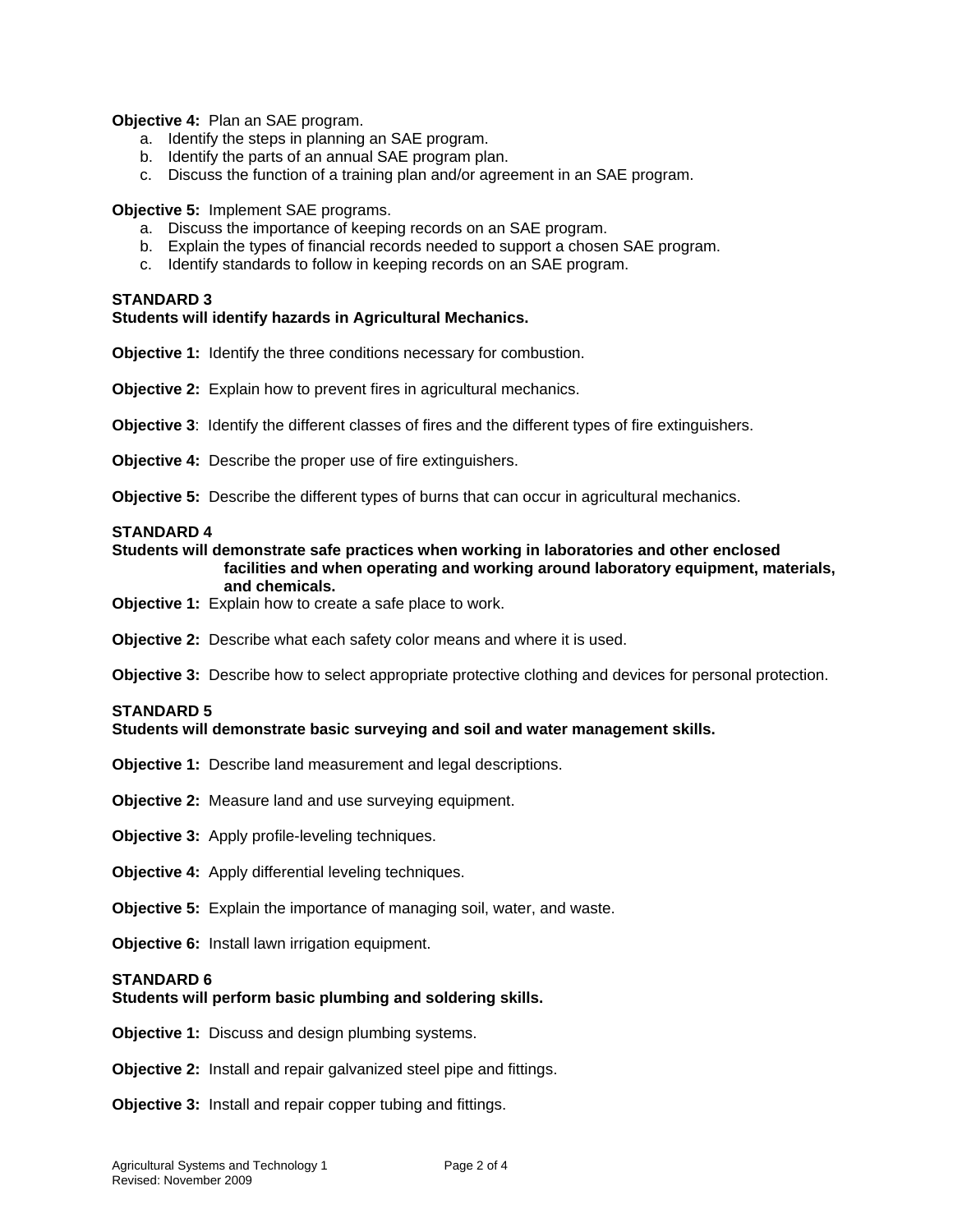**Objective 4:** Install and repair plastic pipe and fittings.

**Objective 5:** Maintain and repair plumbing systems.

#### **STANDARD 7**

# **Students will select and properly use tools to construct wood projects.**

**Objective 1:** Select and use hand tools to layout, cut, shave, bore, hood, turn, drive, and wreck projects.

**Objective 2:** Use construction fasteners and hardware.

**Objective 3:** Install and repair copper tubing and fittings.

#### **STANDARD 8**

# **Students will paint and/or apply protective coatings.**

**Objective 1:** Prepare surfaces and select paints/preservatives.

**Objective 2:** Select applicators and apply finishes.

#### **STANDARD 9**

#### **Students will select, maintain, repair, and operate small engines.**

**Objective 1:** Use engine measurement tools and gap/install spark plugs.

- **Objective 2:** Use, classify, and service small gas engines.
- **Objective 3:** Mix gas and oil for two-cycle engines.
- **Objective 4:** Start, operate and shut down a small gas engine.
- **Objective 5:** Prepare an engine for extended storage.

#### **STANDARD 10**

**Students will select, maintain, and safely operate oxyfuel welding equipment and systems.**

- **Objective 1:** Apply oxyfuel welding processes and techniques.
- **Objective 2:** Weld mild steel with filler rod.

**Objective 3:** Cut various thickness of mild steel with an oxy-acetylene cutting torch.

#### **STANDARD 11**

#### **Students will select, maintain, and safely operate shielded metallic arc welding (SMAW) and gaseous metallic arc welding (GMAW) systems.**

- **Objective 1:** Apply shielded metallic arc welding techniques.
- **Objective 2:** Apply gaseous metallic arc welding.
- **Objective 3:** Weld mild steel in a flat position.
- **Objective 4:** Weld butt welds in the flat position.
- **Objective 5:** Weld fillet welds in the flat position.